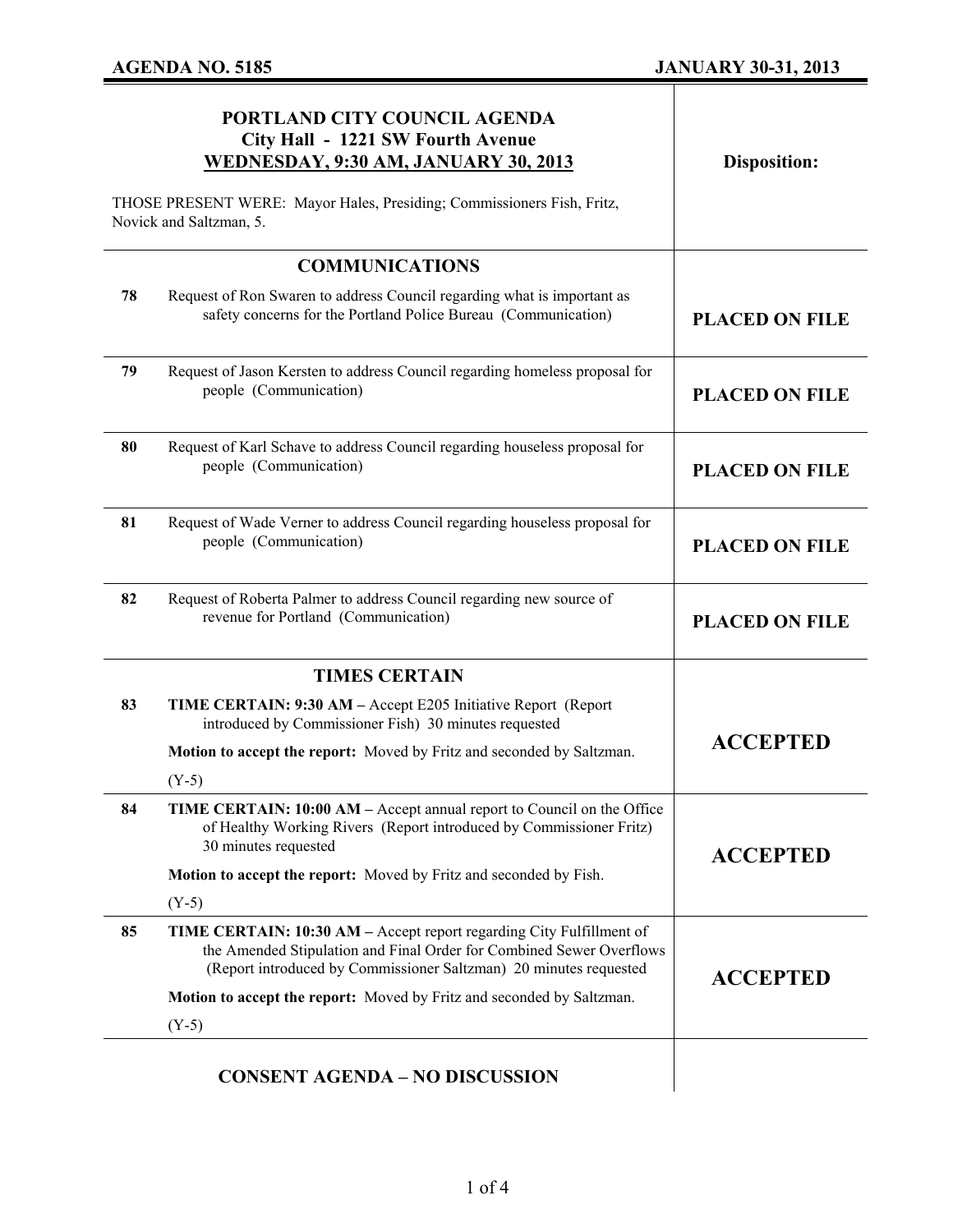## **Mayor Charlie Hales 86** Appoint Phil Damiano and Christopher Kopca to the Development Review Advisory Committee (Report) (Y-5) **CONFIRMED Office of Management and Finance \*87** Change the salary range for the Nonrepresented classification of the Parks Turf Maintenance, Irrigation and Equipment Supervisor (Ordinance) **REFERRED TO COMMISSIONER OF FINANCE AND ADMINISTRATION Commissioner Dan Saltzman Position No. 3 Bureau of Environmental Services 88** Accept completion of Fanno Basin Pump Station Force Main: Multnomah Section Project and authorize final payment to Moore Excavation, Inc. Project No. E08294 (Report; Contract No. 30001048) (Y-5) **ACCEPTED 89** Authorize contract with HDR Engineering, Inc. for professional engineering services for the Columbia Boulevard Wastewater Treatment Plant Biogas Utilization Project E10033 (Second Reading Agenda 68) (Y-5) **185872 REGULAR AGENDA Mayor Charlie Hales Bureau of Police \*90** Amend a contract with Central City Concern to increase compensation by \$217,467 to support the CHIERS roving response van (Ordinance; amend Contract No. 32000843)  $(Y-5)$ **185873 \*91** Amend a contract with Central City Concern for the provision of treatment readiness services, transitional housing and follow-up retention support services to chemically-dependent, homeless adult chronic arrestees (Ordinance; amend Contract No. 32000835)  $(Y-5)$ **185874 92** Authorize the Chief of Police to execute Intergovernmental Agreements and amendments for Portland Police Data System and the successor Regional Justice Information Network in support of law enforcement information sharing (Ordinance) **PASSED TO SECOND READING FEBRUARY 6, 2013 AT 9:30 AM**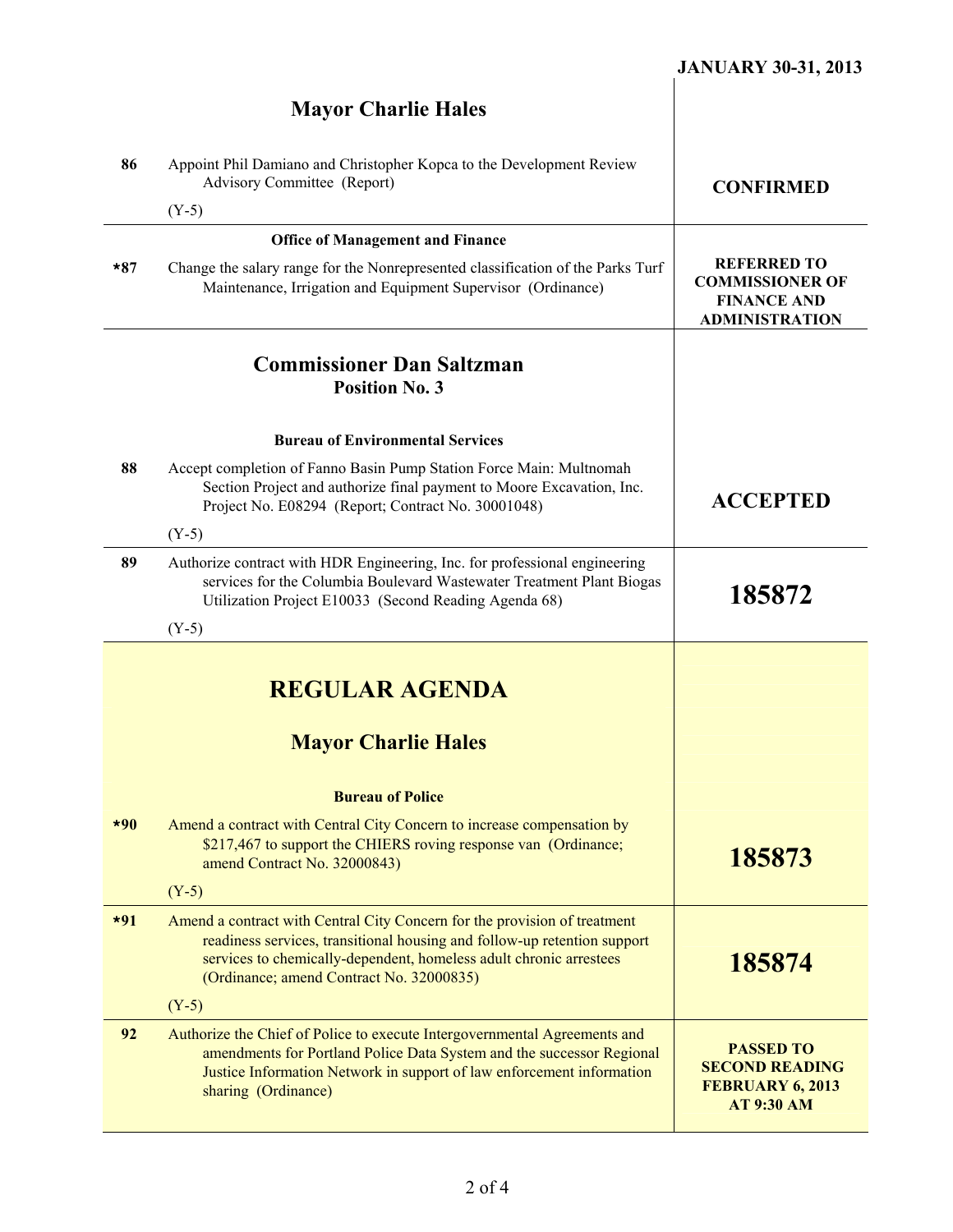## **JANUARY 30-31, 2013**

|       | <b>City Budget Office</b>                                                                                                                                                                                                          |                                                              |
|-------|------------------------------------------------------------------------------------------------------------------------------------------------------------------------------------------------------------------------------------|--------------------------------------------------------------|
| 93    | City Budget Office Workplan (Report) 10 minutes requested                                                                                                                                                                          |                                                              |
|       | <b>Motion to accept the report:</b> Moved by Fritz and seconded by Saltzman.                                                                                                                                                       | <b>ACCEPTED</b>                                              |
|       | $(Y-5)$                                                                                                                                                                                                                            |                                                              |
| 94    | Adopt the Budget Calendar for FY 2013-14 (Resolution)                                                                                                                                                                              | <b>CONTINUED TO</b><br>FEBRUARY 6, 2013<br><b>AT 9:30 AM</b> |
|       | <b>Commissioner Dan Saltzman</b><br><b>Position No. 3</b>                                                                                                                                                                          |                                                              |
|       | <b>Bureau of Environmental Services</b>                                                                                                                                                                                            |                                                              |
| $*95$ | Authorize the Bureau of Environmental Services to accept a conservation<br>easement from TriMet as part of the Crystal Springs Railroad Culvert<br>Replacement and Restoration Project (Ordinance)<br>$(Y-5)$                      | 185875                                                       |
|       |                                                                                                                                                                                                                                    |                                                              |
|       | <b>Commissioner Steve Novick</b><br><b>Position No. 4</b>                                                                                                                                                                          |                                                              |
| 96    | Pay award ordered by the Employment Relations Board in Portland Fire<br>Fighters' Association v. City of Portland (UP-013-10) on December 10,<br>2012, pending review by the Oregon Court of Appeals (Second Reading<br>Agenda 77) | 185876                                                       |
|       | (Y-4; N-1 Saltzman)                                                                                                                                                                                                                |                                                              |
|       | <b>City Auditor LaVonne Griffin-Valade</b>                                                                                                                                                                                         |                                                              |
| 97    | Update Council procedures regarding publication of the Council Agenda<br>(Second Reading Agenda 73; amend Code Sections 3.02.020 and<br>3.02.030                                                                                   | 185877<br><b>AS AMENDED</b>                                  |
|       | $(Y-4; N-1$ Fritz)                                                                                                                                                                                                                 |                                                              |
|       | WEDNESDAY, 2:00 PM, JANUARY 30, 2013                                                                                                                                                                                               |                                                              |
|       | DUE TO LACK OF AN AGENDA<br><b>THERE WAS NO MEETING</b>                                                                                                                                                                            |                                                              |
|       | <u>THURSDAY, 2:00 PM, JANUARY 31, 2013</u>                                                                                                                                                                                         |                                                              |
|       | THOSE PRESENT WERE: Mayor Hales, Presiding; Commissioners Fish, Fritz,<br>Novick and Saltzman, 5. Commissioner Saltzman teleconferenced.                                                                                           |                                                              |